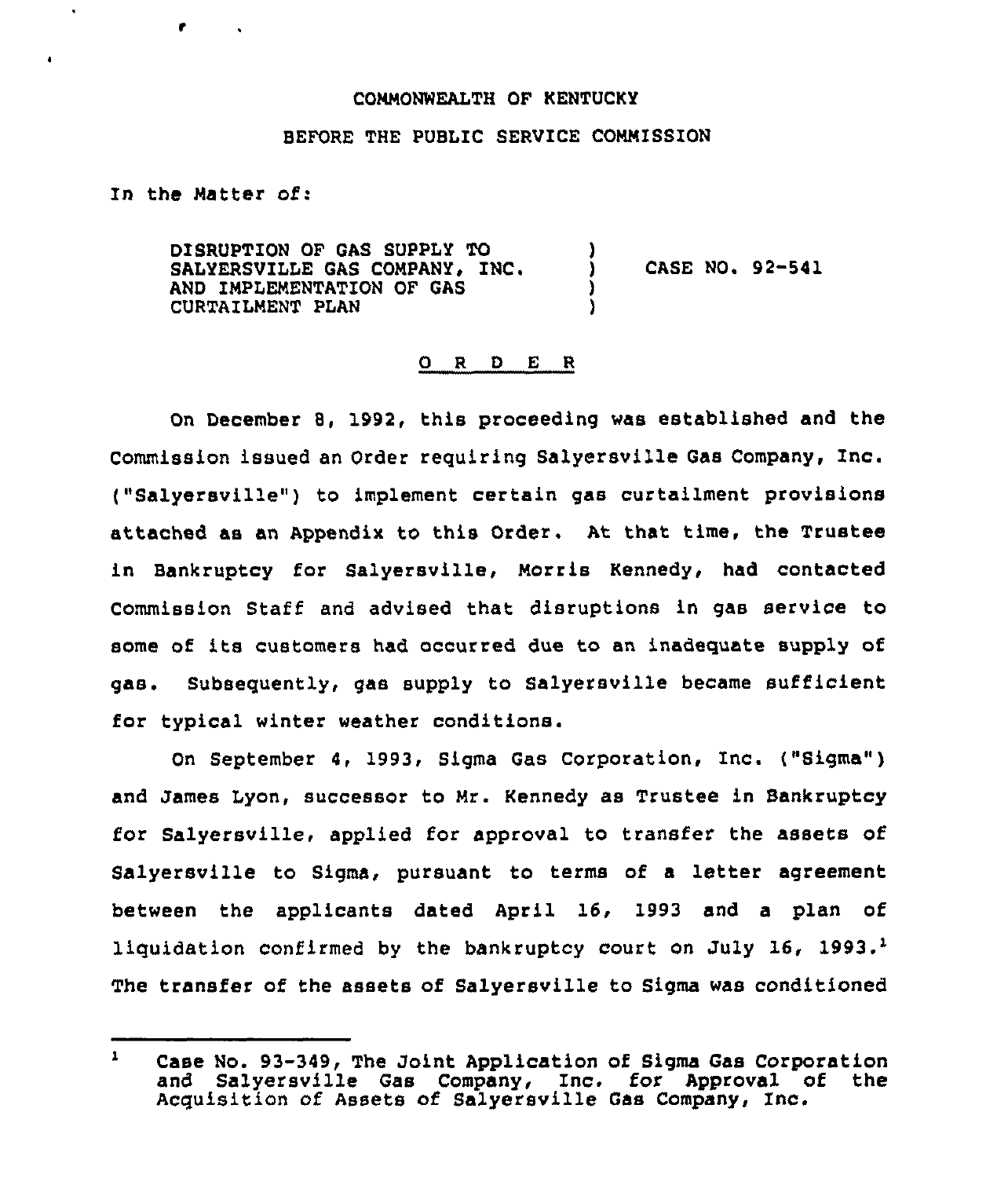upon the installation and operation of a compressor to ensure a reliable source of gas supply.<sup>2</sup> On January 10, 1994, Commission Staff verified that the compressor had been installed and was in operation.

IT IS THEREFORE ORDERED that this case be and hereby is closed. Within <sup>30</sup> days of the date of this Order, Sigma shall file with the Commission the curtailment plan attached as an Appendix to this Order to be incorporated into its tariff.

Done at Frankfort, Kentucky, this 3rd day of February, 1994.

PUBLIC SERVICE CONNISSION

MMISSION<br>1 Cred<br>Davis  $r$ man

'2J.o.de Vice Chairma

 $K^2$ 

ATTEST:

 $M$ ill

Executive Director

 $\overline{\mathbf{z}}$ Case No. 93-349, Order entered December 15, 1993, pps. 7-8.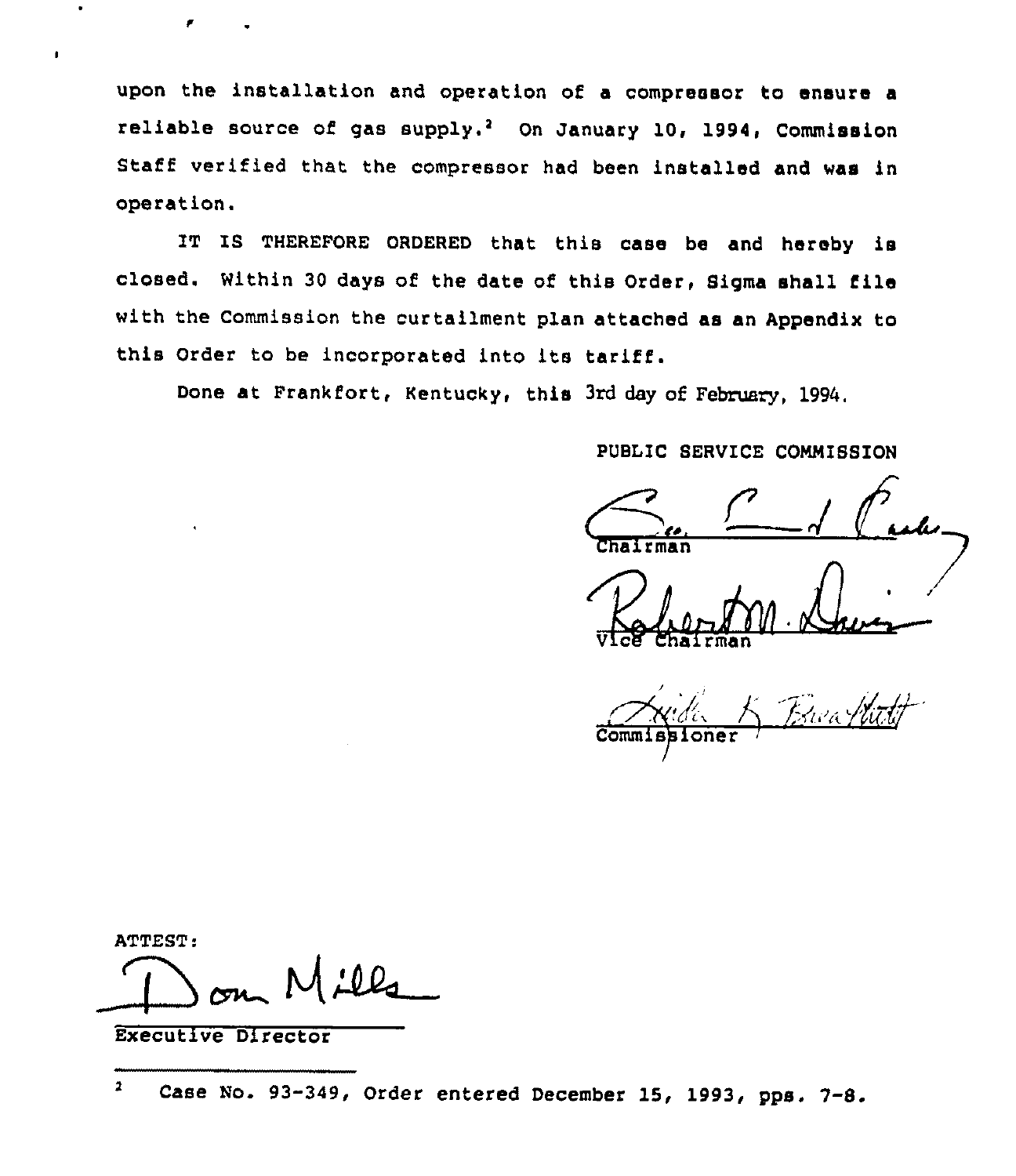#### APPENDIX

 $\bullet$ 

 $\star$  -  $\pm$ 

**Service Control** 

# APPENDIX TO AN ORDER QP THE KENTUCKY PUBLIC SERVICE COMMISSION IN CASE NO. 92-541 DATED DECEMBER 8, 1992

## GAS CURTAILMENT PLAN SALYERSVILLE GAS COMPANY

In case of impairment of gas supply or partial or total interruption and when it appears Salyersville Gas is or will be unable to supply at any time the requirements of all its customers in any system or segment thereof due to any cause whatsoever, then the Order of Curtailment or Interruption of Service, insofar as practicable shall be:

- Step 1. Deliveries to industrial or other customers under contracts providing for interruptible service and  $curtain$ .
- Step 2. Deliveries to indusrrial customers under contracts or rate schedules providing for firm services.
- Step 3. Deliveries ro commercial customers for space heating purposes.
- Step 4. Deliveries to commercial customers for non-space heating purposes.

When the curtailments or inrerruptions of deliveries in the above steps fail to provide sufficient gas to meet the requirements of the remaining customers, Salyersville Gas shall exercise its best judgment and distribute as equitably as possible the gas that is available, taking into consideration the customers affected and their gas utilization, the operation of its system, and any other factors it deems necessary in the best interests of service, public health, and safety.

When the causes or contingencies of the curtailment or interruptions cease to be operative, salyersville Gas shall restore full